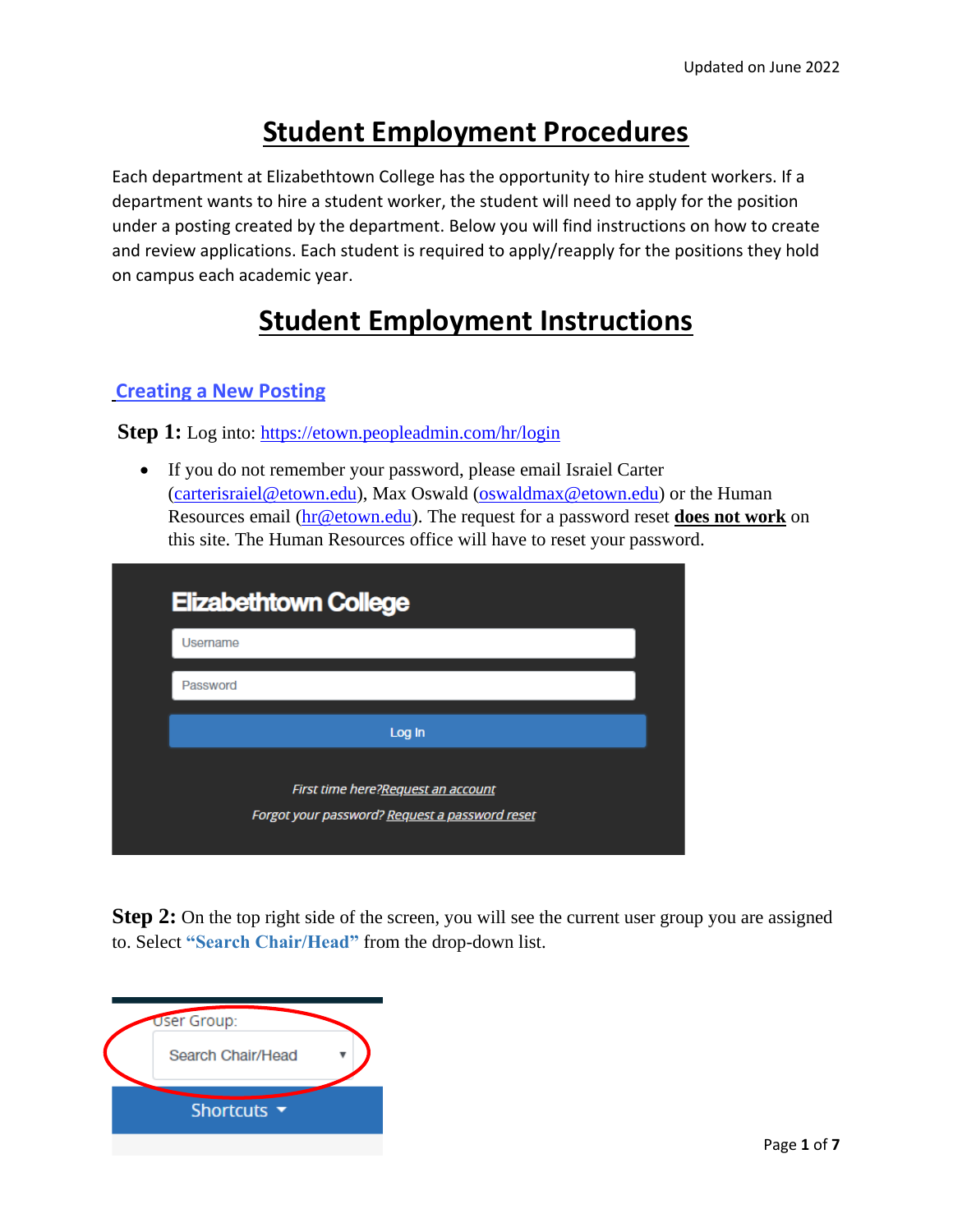**Step 3:** From the Home page, navigate all the way up to the upper left hand corner, and click on the 3 blue dots and click on **"Applicant Tracking System"**.



**Step 4:** The bar at the top of the page should now display a **"Postings"** tab.

Click on "Postings" and select Student Employment.

| Home             | <b>Postings v</b> | Hiring Proposals ▼              |  |
|------------------|-------------------|---------------------------------|--|
| Postings / Stude |                   | Staff, Coaches & Volunteers     |  |
|                  | Faculty & SCPS    |                                 |  |
|                  |                   | Studel is <b>Engloyment</b> Pos |  |
|                  |                   |                                 |  |

To add a new column to the search results, select the column fr

**Step 5:** Towards the upper right hand side of the page, click on the orange button titled **"Create New Posting".**

+ Create New Posting

**Step 6:** A box will appear with options. Select "*Create from Position Type"*. As you progress in the use of the system, and more postings are added, you will eventually be able to choose the Create from posting which will populate a template from a previous posting (See Page 6).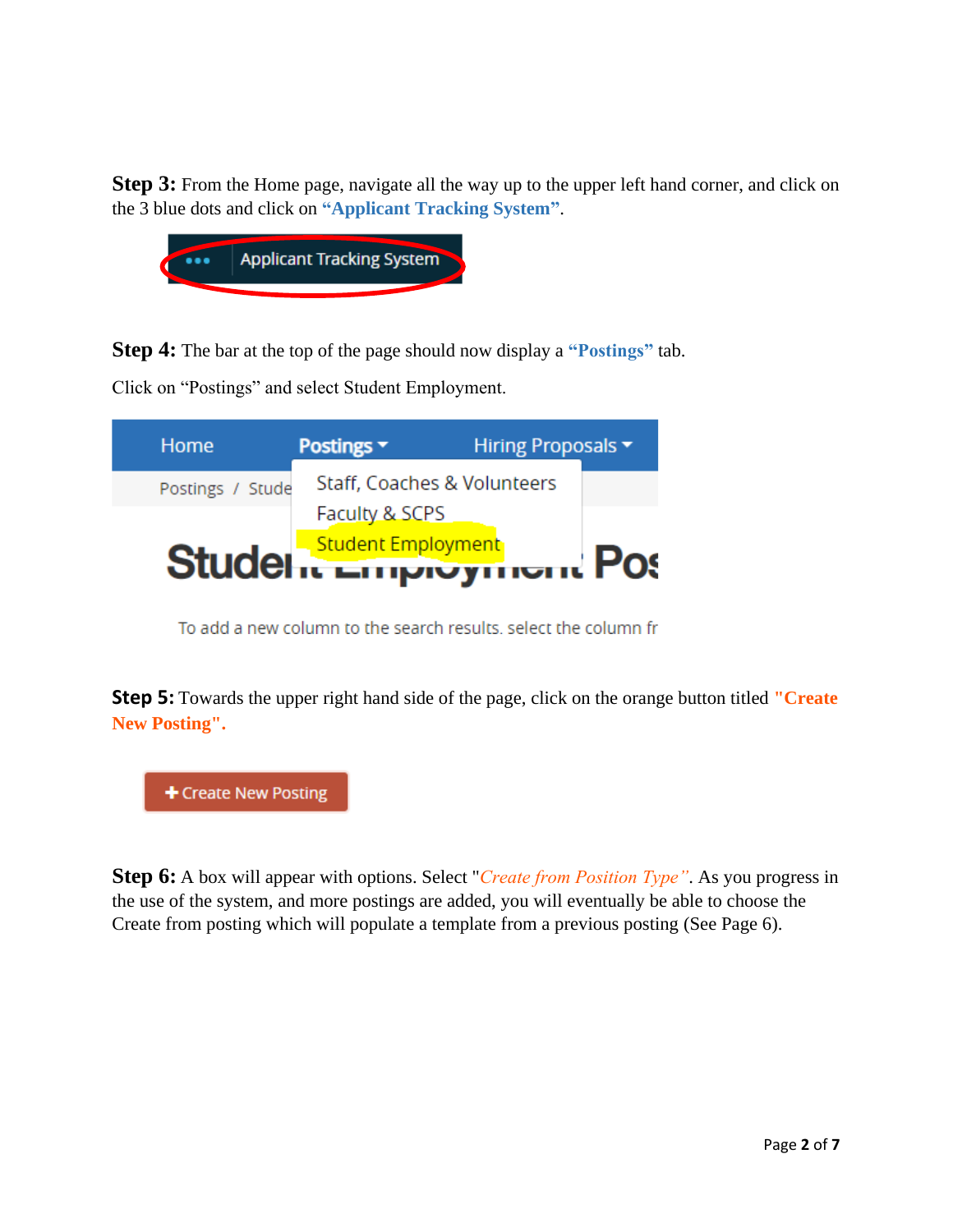

**Step 7:** On this screen, you will need to enter the title of the position you are posting and select the Department. The rest of the information will default for you on this screen and should not be changed. Click the orange link at the bottom or top of the screen titled **"Create New Posting"**

| <b>New Posting</b>             | Cancel<br><b>Create New Posting</b>                                                                                |
|--------------------------------|--------------------------------------------------------------------------------------------------------------------|
| * Required Information         |                                                                                                                    |
| Title <sup>*</sup>             |                                                                                                                    |
| <b>Organizational Unit</b>     |                                                                                                                    |
| Branch *                       | Select a Branch<br>$\boldsymbol{\mathrm{v}}$                                                                       |
| Division *                     | $\tau$                                                                                                             |
| Department *                   | $\boldsymbol{\mathrm{v}}$                                                                                          |
| <b>Applicant Workflow</b>      |                                                                                                                    |
| <b>Workflow State</b>          | Search Committee/Department Review ▼                                                                               |
|                                | When an application is submitted for this job, it should move to which state in the Candidate<br>Process workflow? |
| <b>References</b>              |                                                                                                                    |
| <b>Reference Notification</b>  | $\boldsymbol{\mathrm{v}}$                                                                                          |
|                                | Request References to submit Recommendations when candidate reaches selected workflow<br>state?                    |
| <b>Recommendation Workflow</b> | $\overline{\mathbf{v}}$                                                                                            |
|                                | When all Recommendations have been provided, move to selected workflow state?                                      |
| Recommendation Document Type   | No Document                                                                                                        |
|                                | Allow a document upload when a reference provider submits a Recommendation?                                        |

**Step 8:** This will bring up the **Position Details** screen.

Complete the following sections:

Category:

This job: (new/replacement for etc...)

Title:

Reports to: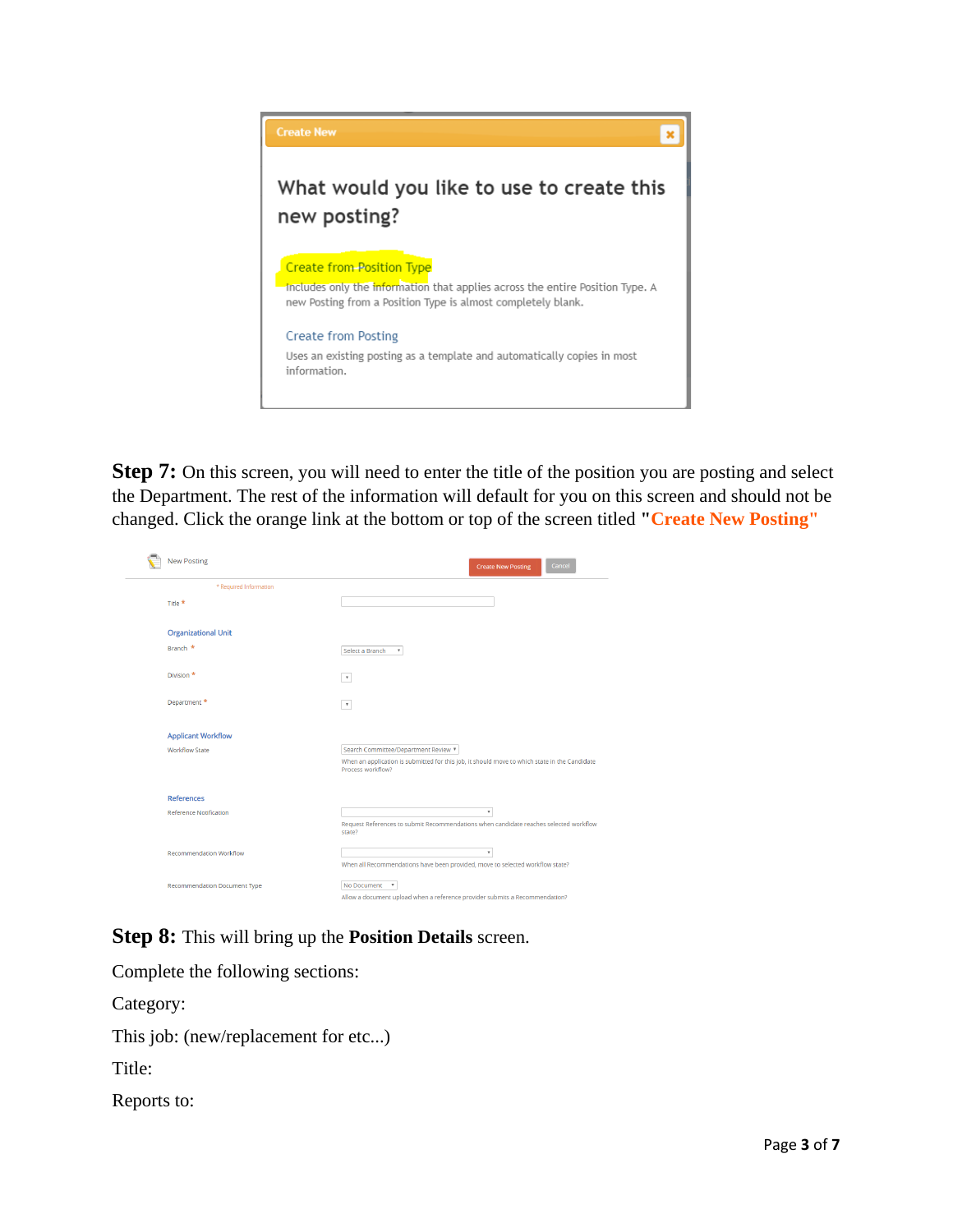Job Description: Job Duties: Required Qualifications: Preferred Qualifications: Physical Demands: *Do not list anything for Special Conditions for Eligibility* **STATUS:**

> Hours per week: Work Schedule: Salary per hour:

**Note:** The advertising section is optional. If you would like the posting listed on Campus News,

please put what you would like to say in the advertising text box.

**Step 9:** Enter the required **"Posting Details Information"** for the position and click

NEXT.

In this section, you will be required to provide information on the number of vacancies, desired start date, number of hours per week, recommended start date, and shift information.

The position will remain open until filled or until a supervisor contacts Student Employment in the Human Resources Dept. Once you complete the information (illustrated below), you can click next. This will bring you to the Supplemental Questions screen.



**Step 10:** You may choose to add supplemental questions from the list provided. Click on Add a Question and a list will pop up. You may add questions by clicking in the check box to the left of the question and clicking submit.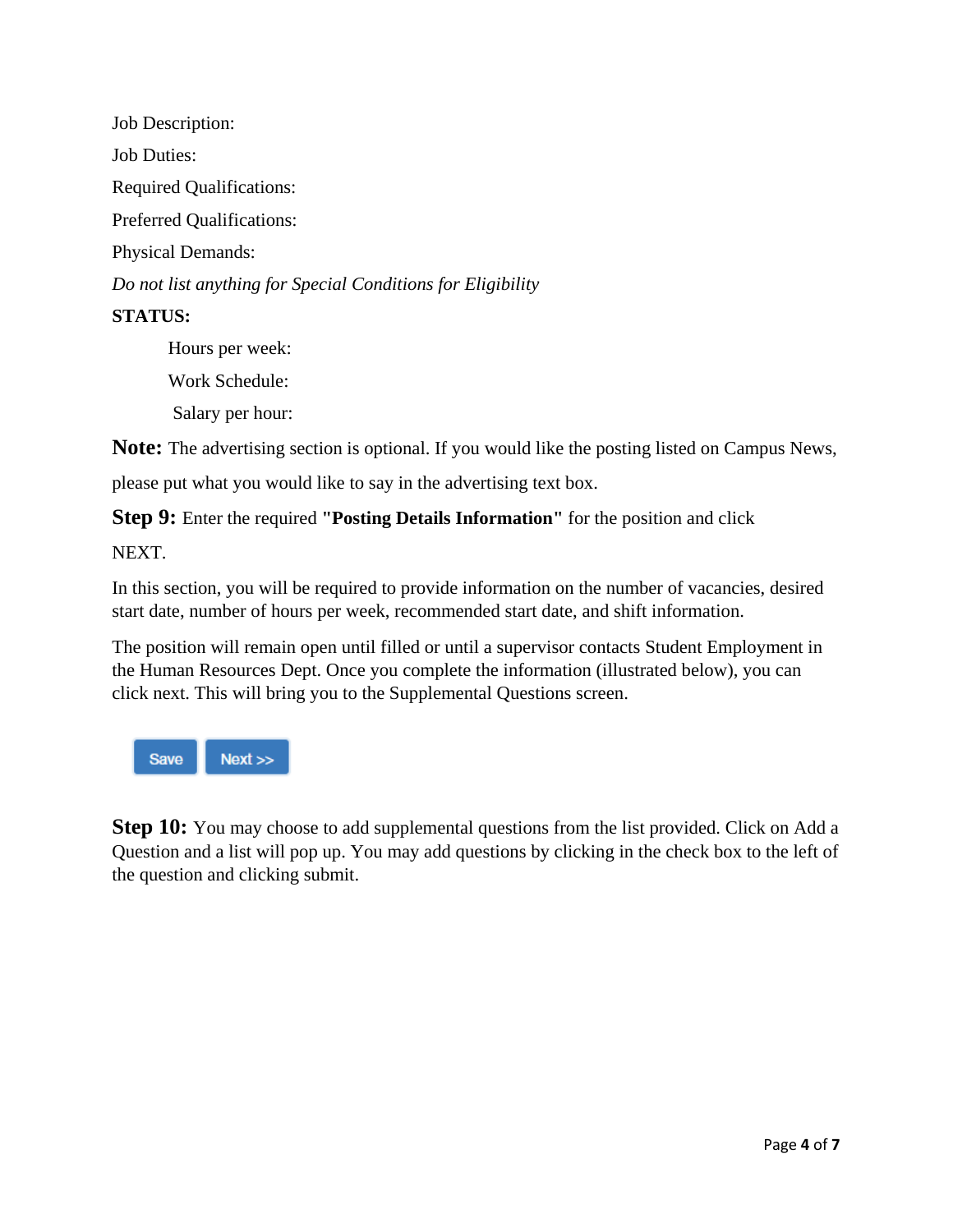| <b>Editing Posting</b>        | <b>Supplemental Questions</b>                                                                                                                                                                              |                 |      |                 |
|-------------------------------|------------------------------------------------------------------------------------------------------------------------------------------------------------------------------------------------------------|-----------------|------|-----------------|
| <b>O</b> Position Details     |                                                                                                                                                                                                            |                 | Save | << Prev<br>Next |
| <b>O</b> Budget Information   |                                                                                                                                                                                                            |                 |      |                 |
| <b>Supplemental Questions</b> | Adding New Posting Questions: Click on the button labeled "Add a Question". A pop up section will appear where you can add an                                                                              |                 |      |                 |
| O Documents Needed to Apply   | existing question or create a new one.                                                                                                                                                                     |                 |      |                 |
| <b>O</b> Guest User           | Adding Existing Posting Questions: There are two ways to search for approved posting questions to add to the job being posted. You                                                                         |                 |      |                 |
| O Internal Posting Docum      | can filter using the key word search or filter by question category.                                                                                                                                       |                 |      |                 |
| Search Committee Members      | Assign Points or Disqualifying Responses: Click on the question that has been added and a dropdown menu will appear where<br>points and disqualifying responses can be associated to the posting question. |                 |      |                 |
| <b>O</b> Search Chair         |                                                                                                                                                                                                            |                 |      |                 |
| <b>O</b> Evaluative Criteria  | Posting Question Options: Once questions have been added to the posting, you will see a column of checkboxes to the left of each<br>question; checking these boxes will make a question required.          |                 |      |                 |
| Summary                       |                                                                                                                                                                                                            | Add a question  |      |                 |
|                               | <b>Included Supplemental Questions</b>                                                                                                                                                                     |                 |      |                 |
|                               | Position<br>Required<br>Category                                                                                                                                                                           | <b>Ouestion</b> |      | <b>Status</b>   |
|                               |                                                                                                                                                                                                            |                 |      |                 |
|                               |                                                                                                                                                                                                            |                 |      |                 |

**Step 11:** If you are not adding supplemental questions, or have completed that part of the process, you will move forward to Documents needed to apply. **For undergraduate positions, do not indicate that any documents are required to apply if you want the student to be able to skip this section.** 

#### **Please skip the following sections:**

**Note:** You are allowed to add a full-time employee to the search chair section if you would like them to be able to view and move students into the workflow. Student's employees **are not** allowed to have access to the Admin side of People Admin. There is sensitive information on this site, and accounts **will not** be granted for students working in your department.

| Search Chair<br>Please Select Search Chair |                            |
|--------------------------------------------|----------------------------|
| <b>User Selection Field</b>                | <b>Select Some Options</b> |

**Step 12:** You can now skip to the **Summary** tab located at the bottom of the list and review the information you have entered.

**Step 13:** If you are satisfied with the information you have entered, hover over "**Take Action on Posting"** button at the top of the page and a list of options will appear: Select: **Submit: HR Review.**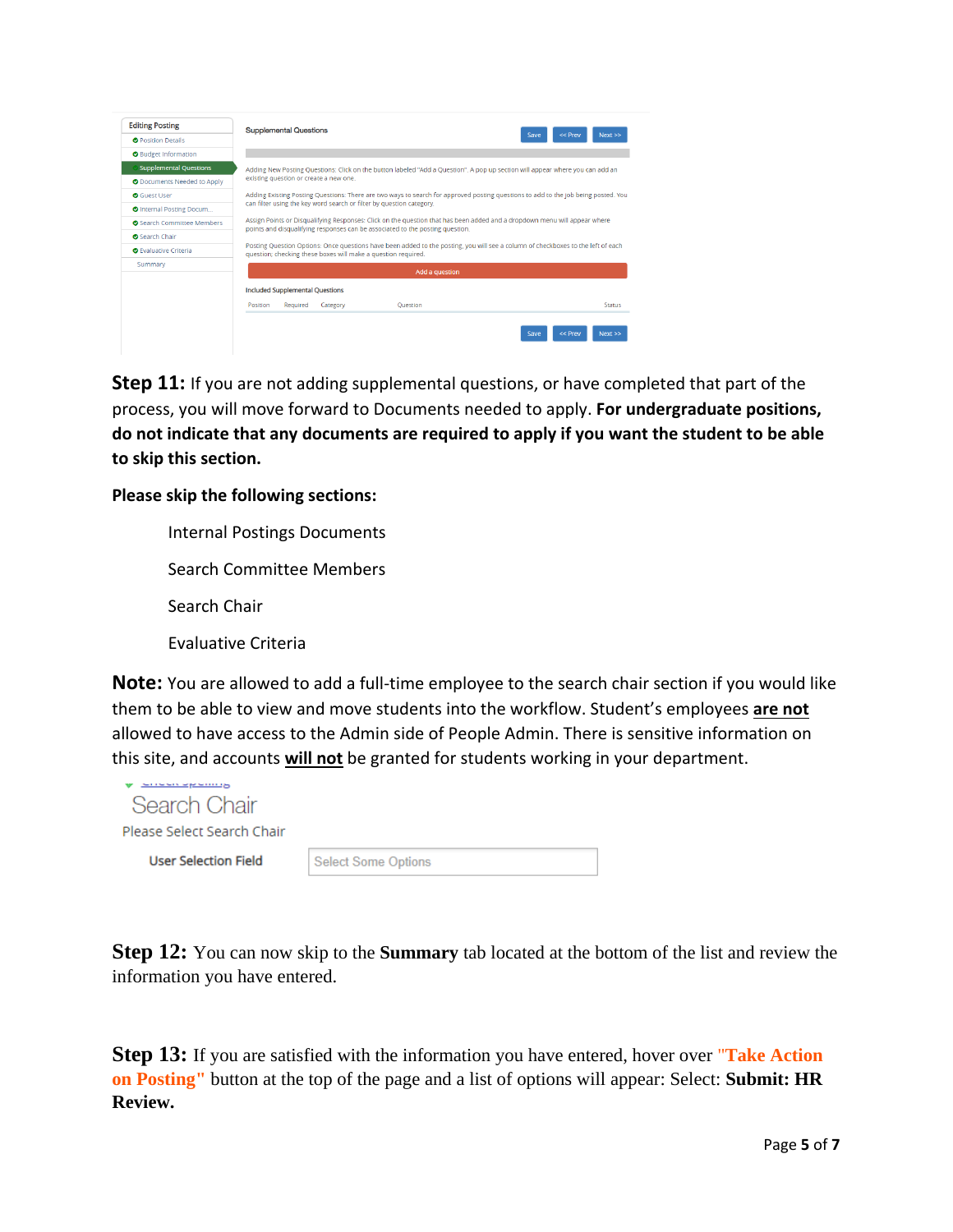

visible on etown.edu/student employment "Current Job Openings". Student may then apply. Please note, you will **NOT** receive an alert if students apply. You will need to view the applicants tab to monitor.

If you have already hired students to work in your department, a posting will still need to be created. Please email payroll stating you would like the posting you created to go under direct access. If you do not email payroll with this request, we will assume you would like your posting on the student employment website. Once moved to **HR Review,** the posting will go under direct access, and you will receive a link to send to the students you have or will be hiring. We will **NOT** send the links to all of the students you have already hired.

All students are required to apply and/or reapply every academic year.

## **Creating From a Posting**

**Step 1:** Follow the instruction above up to Step 5.

**Step 2:** After clicking on "*Create New Posting*", select "*Create from Posting*".



**Step 3:** The screen will then direct you to all the posting under your department. Select the posting you would like to copy.